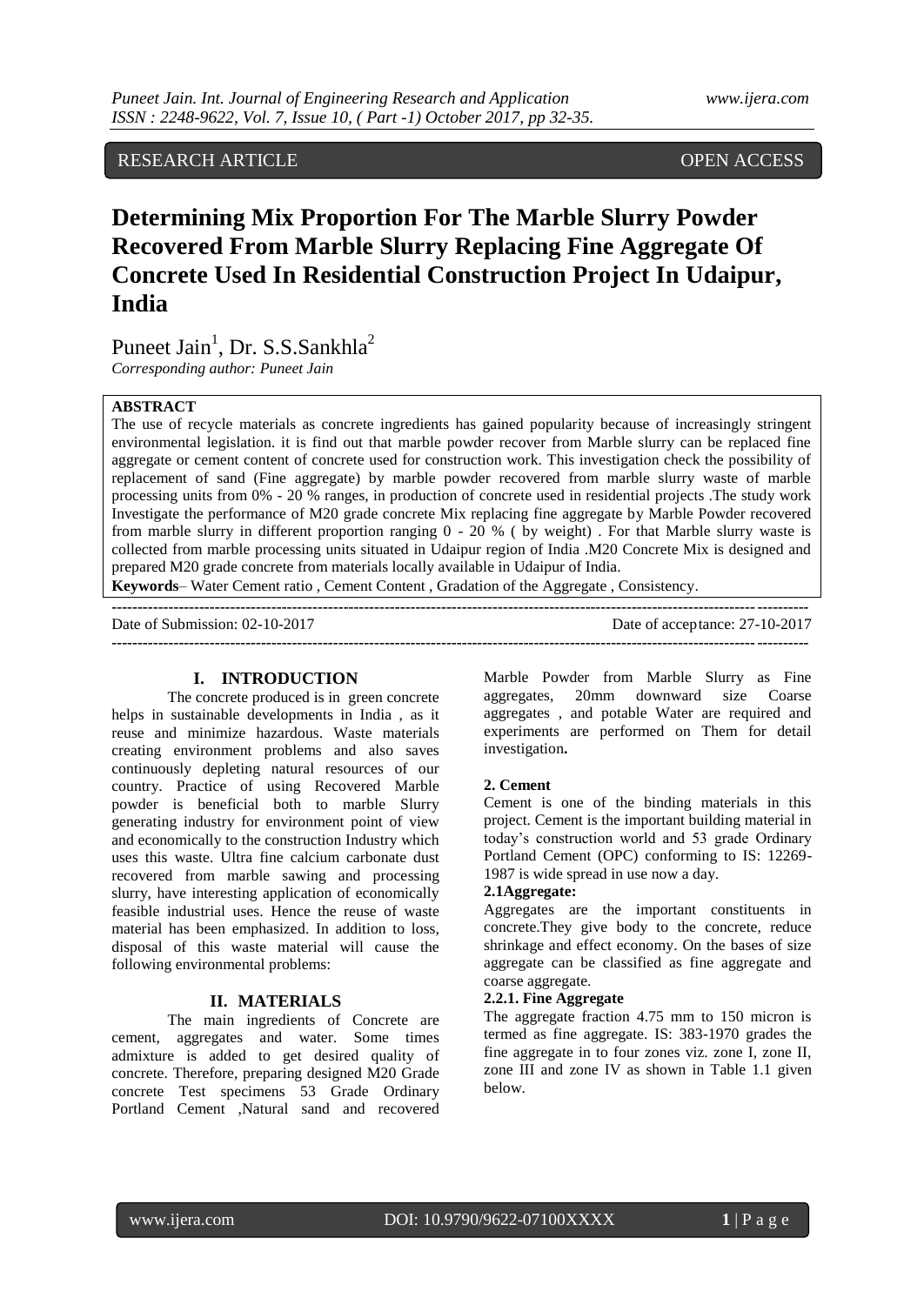| Table 1.1 Grading mines of thic aggregates (i.e. $505-1770$ ) |  |                                                                                      |                                                                                     |  |
|---------------------------------------------------------------|--|--------------------------------------------------------------------------------------|-------------------------------------------------------------------------------------|--|
| Percentage passing by weight for                              |  |                                                                                      |                                                                                     |  |
| Grading Zone I                                                |  |                                                                                      | Grading Zone IV                                                                     |  |
| 100                                                           |  |                                                                                      | 100                                                                                 |  |
| 90-100                                                        |  |                                                                                      | 95-100                                                                              |  |
| 60-95                                                         |  |                                                                                      | 95-100                                                                              |  |
| 30-70                                                         |  |                                                                                      | 90-100                                                                              |  |
| 15-34                                                         |  |                                                                                      | 80-100                                                                              |  |
| $5-20$                                                        |  |                                                                                      | 15-50                                                                               |  |
| $0 - 10$                                                      |  |                                                                                      | $0 - 15$                                                                            |  |
|                                                               |  | Grading Zone II<br>100<br>90-100<br>75-100<br>55-90<br>35-59<br>$8 - 30$<br>$0 - 10$ | Grading Zone III<br>100<br>90-100<br>85-100<br>75-100<br>60-79<br>12-40<br>$0 - 10$ |  |

## **Table 1.1 Grading limits of fine aggregates (IS: 383-1970)**

## **(a) Natural River sand**:

Natural river sand, confirming to Grading Zone I to IV, table 4 0f IS 385-1970. is required as fine aggregate for preparing M20 grade design Mix concrete test specimens of for detailed study.

#### **(b) Marble powder :**

Marble Powder recovered from Marble Slurry produced as waste from marble processing Units , in dry form generates during Cutting of marble slabs into strips and sizes is required for percentage

replacement of Fine aggregates for preparing designed M20 Grade Test specimens for testing and investigations

#### **2.2.2 Coarse Aggregate**

The aggregate fraction 80 mm to 4.75 mm is termed as coarse aggregate. For coarse aggregate (20 mm and 10 mm) required to prepare Design Mix M20 grade concrete specimens.Grading limits of coarse aggregates (20mm and 10 mm) as per IS: 2386-Part 1 is mentioned in Table 1.2.

| <b>IS Sieve</b><br>Size | <b>Required % Passing As per</b><br><b>IS.</b> Specification | <b>IS Sieve</b><br>Size | <b>Required % Passing As per</b><br><b>IS.</b> Specification |
|-------------------------|--------------------------------------------------------------|-------------------------|--------------------------------------------------------------|
| 40 mm                   | 100%                                                         | $12.5 \text{ mm}$       | $12.5 \text{ mm}$                                            |
| 20 mm                   | 85-100%                                                      | $10 \text{ mm}$         | 85-100 mm                                                    |
| $10 \text{ mm}$         | $0 - 20%$                                                    | 4.75 mm                 | $0 - 20%$                                                    |
| 4.75 mm                 | $0-5%$                                                       | 2.36 mm                 | $0 - 5\%$                                                    |

**Table 2.2 Grading limits of coarse aggregates (IS: 2386- Part 1)**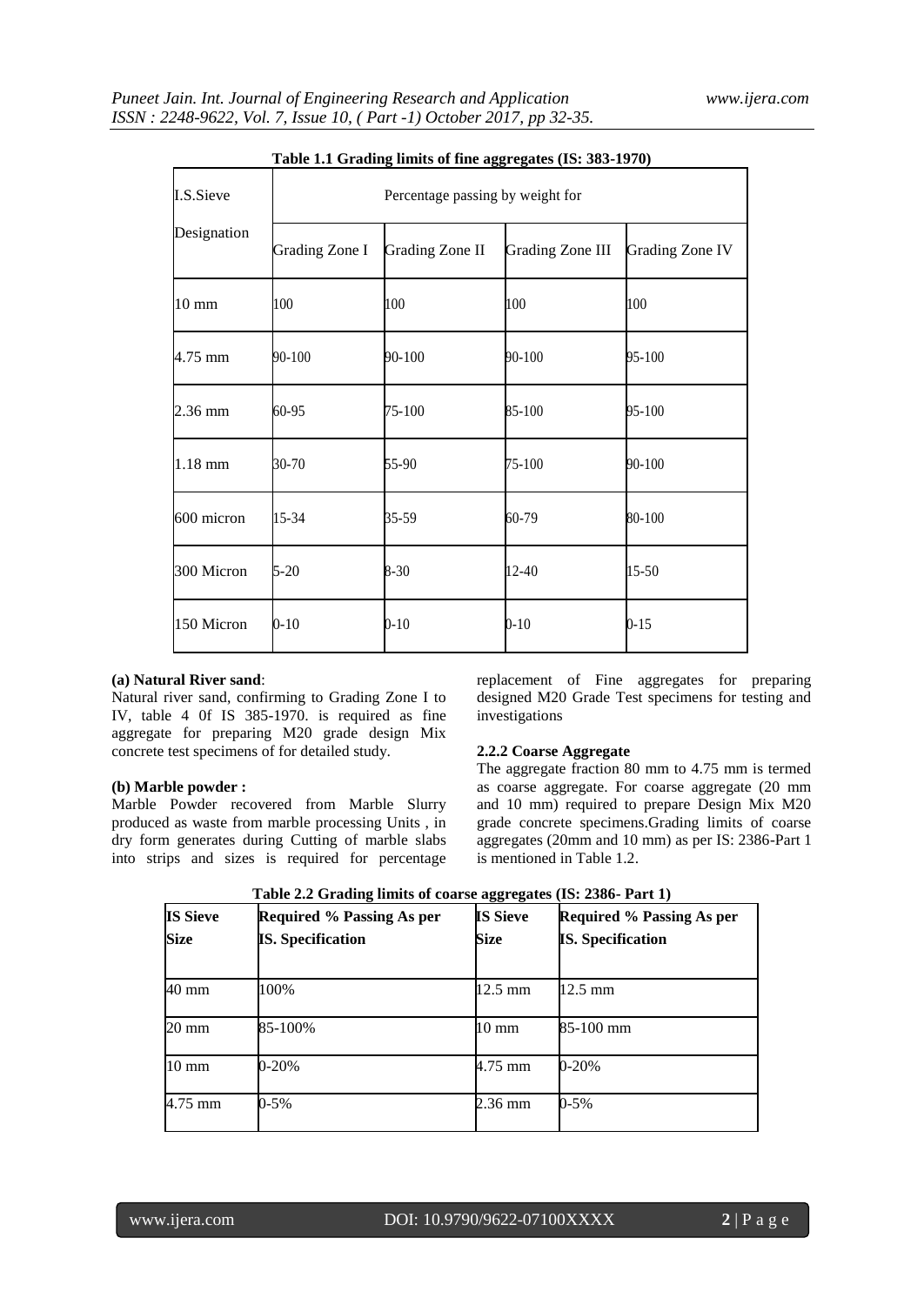#### **III. EXPERIMENTAL PROGRAMME**

This study mainly focused on feasibility study and effect on strength of concrete by replacing sand by Marble powder recovered from marble slurry, generally of M20 grade concrete widely used in

construction of structural member in residential Apartments, Flats having up to four story height, by replacing sand with Marble slurry recovered powder. The Experimental Program working plan is shown in **Figure 3.1.**



**Figure 3.1 experimental program Working Plan**

#### **3.1 Collection and Testing on Materials.**

`

Concrete is the mixture of cement, water, fine aggregate and coarse aggregate. It also contain air

Mix containing 53 Grade Binani cement received from retailer, natural sand of river

Sabarmati and Marble Powder recovered from Marble slurry waste received from Laxmi stone, one of the marble Tiling unit are used as fine aggregate and angular 20 mm down size machine cut coarse aggregates are used as coarse aggregate received from nearby quarry.

The following materials were used for preparing test specimens as per design Mix of grade M20.Required

and sometime admixture is added to get desired property of concrete as per requirement.

In this study ,Experiment is performed on concrete of M20 grade concrete designed

Tests were performed on them to check their suitability confirming standard of practices.

# **3.2 Binani Cement (53 grade OPC)**

53 Grade Binani cement received from retailer for preparing test specimens.**Table3.1**confirms the properties of OPC 53 Grade cement shown in **Figure 3.1**is used for preparation of Test Specimens with IS -12269-.1989.

| Sr.No. | <b>Discription</b>                  | Values        | <b>Binani</b> cement |
|--------|-------------------------------------|---------------|----------------------|
|        |                                     | IS 12269-1989 | 53 Grade OPC         |
|        | Fineness $(m^2/kg)$ Min.            | 225           | 327                  |
| 2      | Soundness by Le chatilier (mm) Max. | 10            | $1.0\,$              |
| 13     | Setting time<br>Initial (mts) min.  |               |                      |

**Table 3.1 Physical Characteristics of OPC 53 Grade Binani Cement**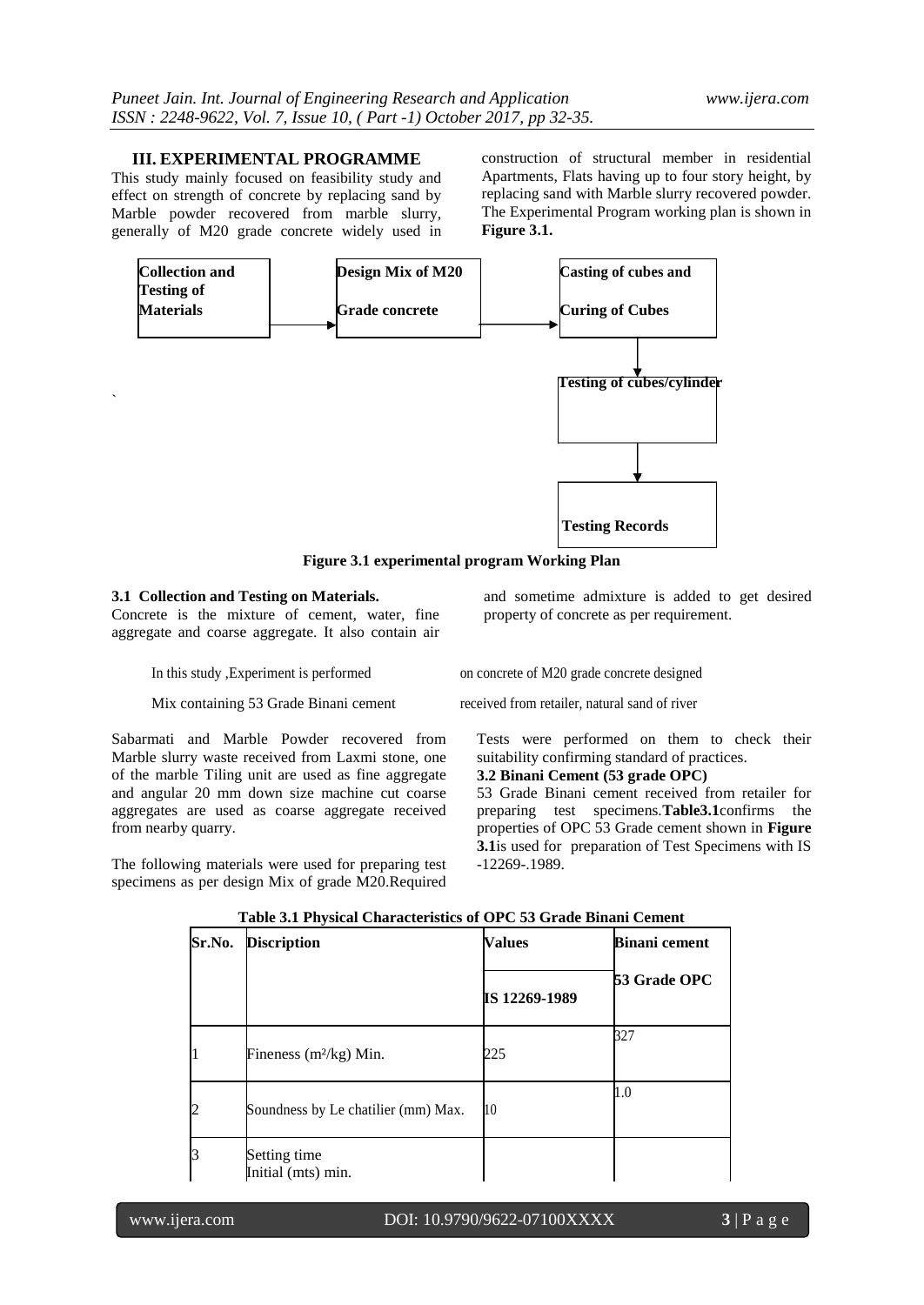|   |                      | 30  | 105 |  |
|---|----------------------|-----|-----|--|
|   | Final (mts) max.     | 600 | 165 |  |
| 4 | Compressive strength |     |     |  |
|   | 3 Days Min. MPa      |     | 39  |  |
|   | 7 Days Min. MPa      | 37  | 47  |  |
|   | 28 Days Min. MPa     |     | 60  |  |

## **3.3 M20 Grade Concrete Mix Design:**

For utilization of marble slurry as a alternate Fine aggregate in concrete used in residential construction projects like Apartments and Flats of four to five story heights, in the vicinity of waste generating area ,on the bases of use of recovered materials for sustainable development and minimizing pollution .In the present study Design

Mix of M20 grade is Prepared as per IS 10262-1982 as M20 grade mix is preferable for RCC work in residential projects performing in mild environment (concrete surfaces protected against weather or aggressive conditions, except those situated in costal area.) according to IS 456-2000 .(Clauses 6.1.2,8.2.4.1, and 9.1.2).

strength of concrete cubes at 7 day and 28 day and also Split Tensile strength on cylinders are Tabled

#### **3.4 M20 Design Mix proportion**

| Table 4.11 Final Design Mix (M20) Concrete proportion |
|-------------------------------------------------------|
|-------------------------------------------------------|

| Water  | Cement          | Fine Aggregate | Coarse aggregate $(C.A)$ |          |  |
|--------|-----------------|----------------|--------------------------|----------|--|
|        |                 | (F.A)          | $20 \text{ mm} (60\%)$   | 10mm(40% |  |
| 25.641 | $50 \text{ kg}$ | 75.36 kg       | 96.18 kg                 | 64.12 kg |  |
| Kg     | 1 Bag)          |                | Total= $160.30$ kg       |          |  |

# **IV. RESULTS AND DISCUSSION**

## **4.1 Tests Results**

Test results obtained after performing Slump Test on fresh concrete to know workability, Compressive

#### **4.1.1 Tests Results of Slump For workability**

he Slump value of all tested specimens are Written in following Table 4.1

bellow for Discussion.

## **Table 4.1 Slump value of Designed M20Concretes**

| <b>Marble Powder Content</b> | <b>Slump Value</b> |
|------------------------------|--------------------|
| 0%                           | 40                 |
| 10%                          | 38                 |
| 15%                          | 37                 |
| 20%                          | 35                 |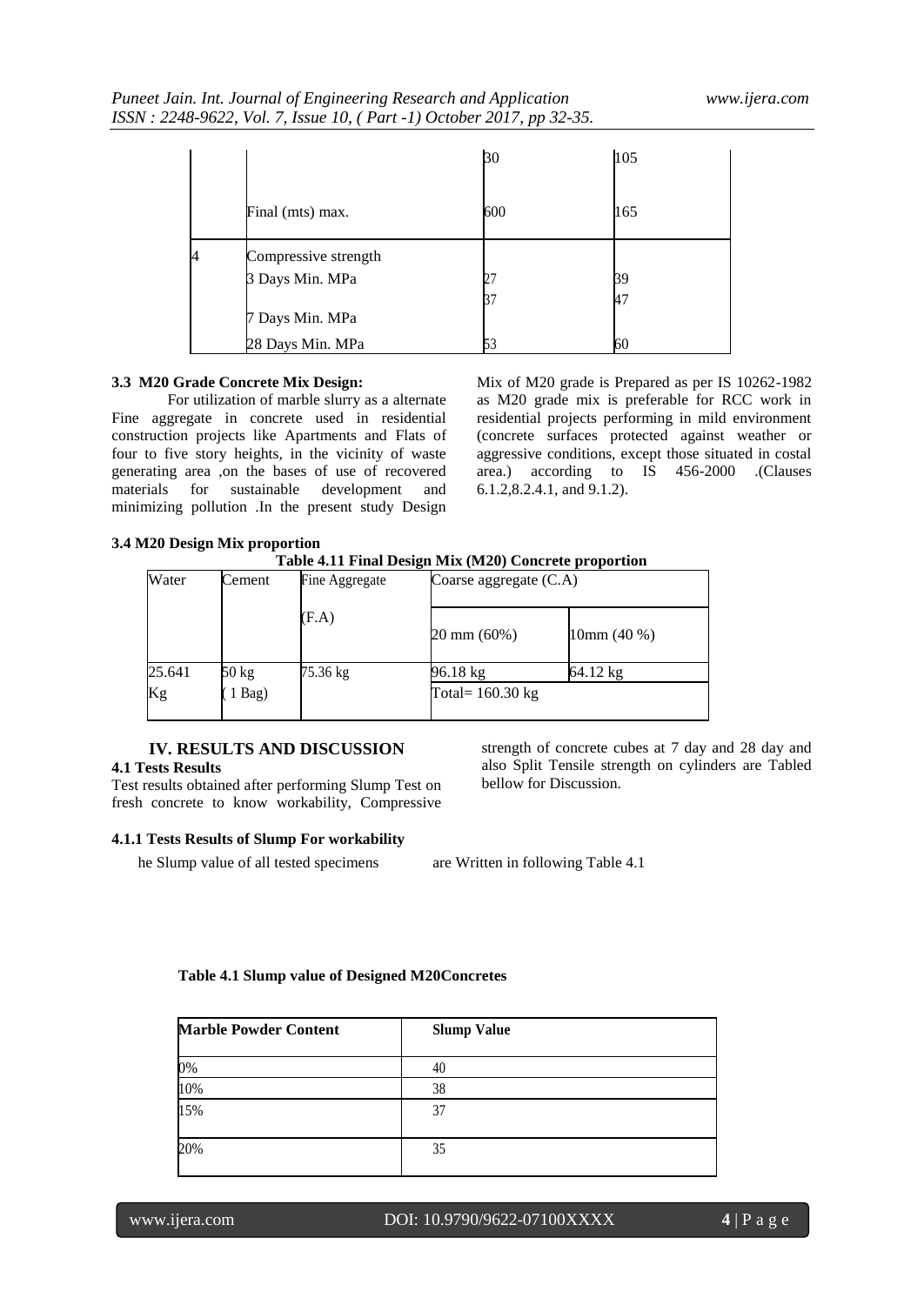



## **Figure 4.1 Slump Value of M20 Design Mix Concrete**

# **4.2 Tests Results of Compressive strength of Concrete Cube**

The test results for all samples are presented on the

Appendix A. But for the purpose of discussion the summarized test results are presented in Tables 5.2 according to the type of the specimens.

| Table 5.2 Test results of Compressive Strength of Designed M20 grade Concrete Cubes(150mm) |
|--------------------------------------------------------------------------------------------|
|--------------------------------------------------------------------------------------------|

| <b>Concrete</b> | Code            | <b>Test cube</b><br>Containing | Compressive<br>Strength (7 days) | Compressive<br>Strength (28 days) |
|-----------------|-----------------|--------------------------------|----------------------------------|-----------------------------------|
| Grade           |                 | recovered Marble<br>Powder     | N/mm <sup>2</sup>                | $N/mm^2$                          |
|                 | MP <sub>0</sub> | 0%                             | 16.67                            | 23.53                             |
|                 | MP10            | 10%                            | 7 U                              | 25.89                             |
| M20             | MP15            | 15%                            | 17.098                           | 27.365                            |
|                 | <b>MP20</b>     | 20%                            | 21.09                            | 28.84                             |



**Figure 4.2** Average Compressive strength of M20 Grade Design Mix concrete cubes at 7 days and 28 days